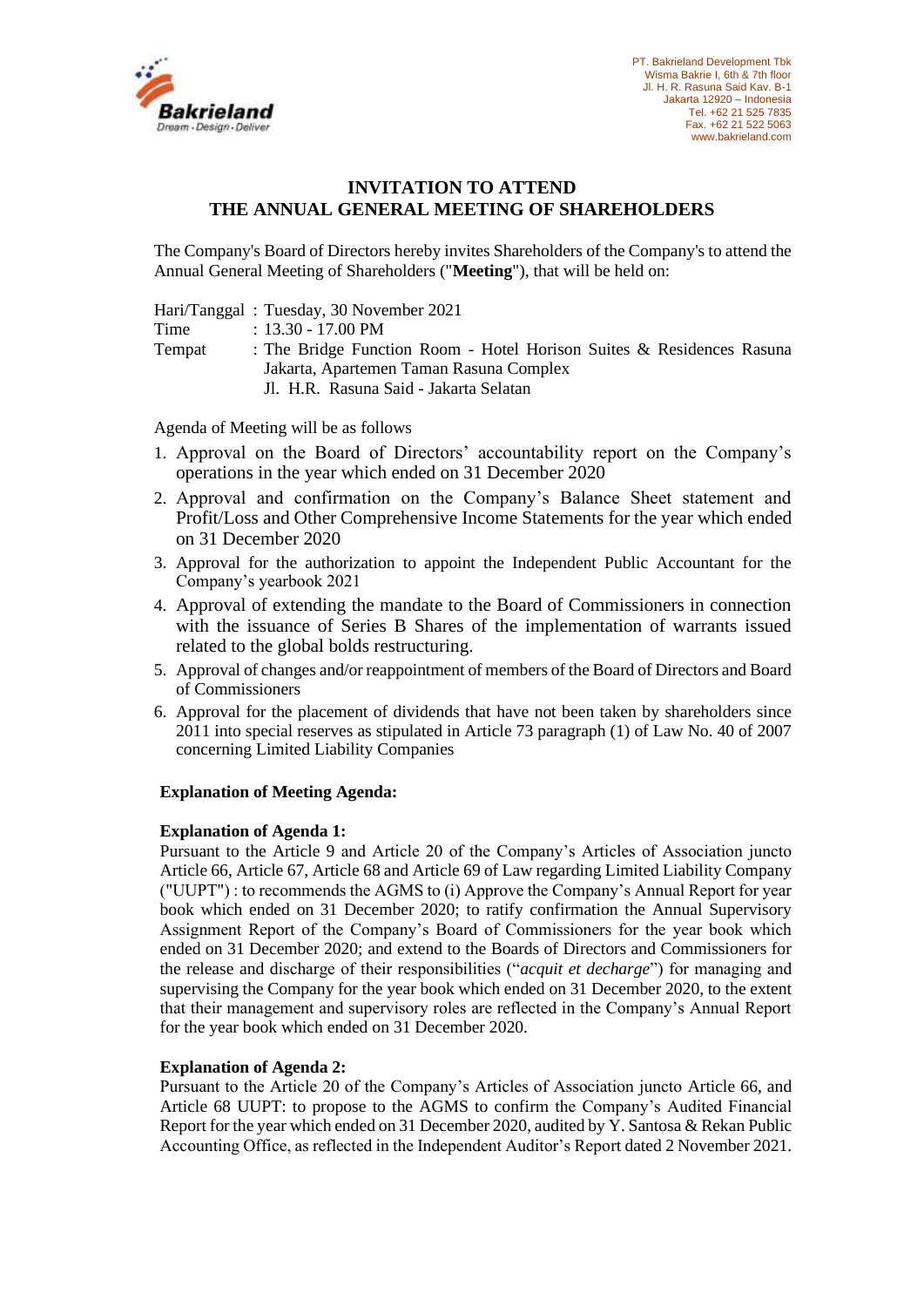

## **Explanation of Agenda 3:**

Pursuant to the Article 68 paragraph (1) UUPT and Article 59 of the Financial Services Authority Regulation No. 15/POJK.04/2020 concerning the Plan and Implementation of the General Meeting of Shareholders of a Public Company ("**POJK No. 15 of 2020**") and to the Financial Services Authority Regulation to propose to the AGMS to authorize the Company's Board of Commissioners on the recommendation of the Audit Committee's suggestionto appoint an Independent Public Accountant Firm registered with the Financial Services Authority to conduct an audit to the Company's financial statements for the financial year 2020 and other periods in the 2021 financial year, as well as giving authority to the Board of Directors of the Company to determine the honorarium for the Public Accountant and its requirements.

### **Explanation of Agenda 4:**

The Extraordinary AGMS dated on January 17<sup>th</sup>, 2018, mandated the Board of Commissioners to issue shares in portepel in the event that the warrants were exercised under Article 41 of the Company Law can only be granted for a maximum period of 1 (one) year. Based on the resolution of the Extraordinary AGMS, the mandate can be renewed until all shares are exercised or until the expiration of 4 (four) years (whichever occurs first) so that with these provisions it is necessary to extend the mandate for a maximum period of 1 (one) year from the closing of the Meeting.

## **Explanation of Agenda 5:**

Pursuant to the Article 14 and Article 17 of the Company's Articles of Association in conjunction with Article 3, Article 4, and Article 23 of the Financial Services Authority Regulation No. 33/POJK.04/2014 concerning the Board of Directors and Board of Commissioners of Issuers or Public Companies ("**POJK No. 33 of 2014"**) and Recommendation from the Company's Nomination Committee: propose and submit to the Meeting to approve changes in the composition and or reappointment of members of the Board of Directors and Board of Directors Commissioner of the Company with a term of office until the Meeting for the next third year.

### **Explanation of Agenda 6:**

The Company recorded that there were still Rp 669,117,279 dividends that were not taken by the entitled shareholders since 2011 in connection with this matter referring to Article 73 paragraph (1) of the Company Law and Article 21 paragraph 4 of the Company's Articles of Association, then for dividends not taken within 5 years should be included in a special reserve. For this matter, the Company proposes to the Meeting to agree that the dividends that have not been taken are included in a special reserve

### **Notes :**

- 1. Only Shareholders whose names are recorded in the Company's Register of Shareholders on 5 November 2021 until 16:00 PM, will be entitled to attend or be represented at the AGMS.
- 2. For health reasons and in order to control and prevent the spread of COVID-19, the Company does not provide goody bag products/souvenirs and does not provide meeting materials in physical form to shareholders and shareholders' proxies who are present at the AGMS.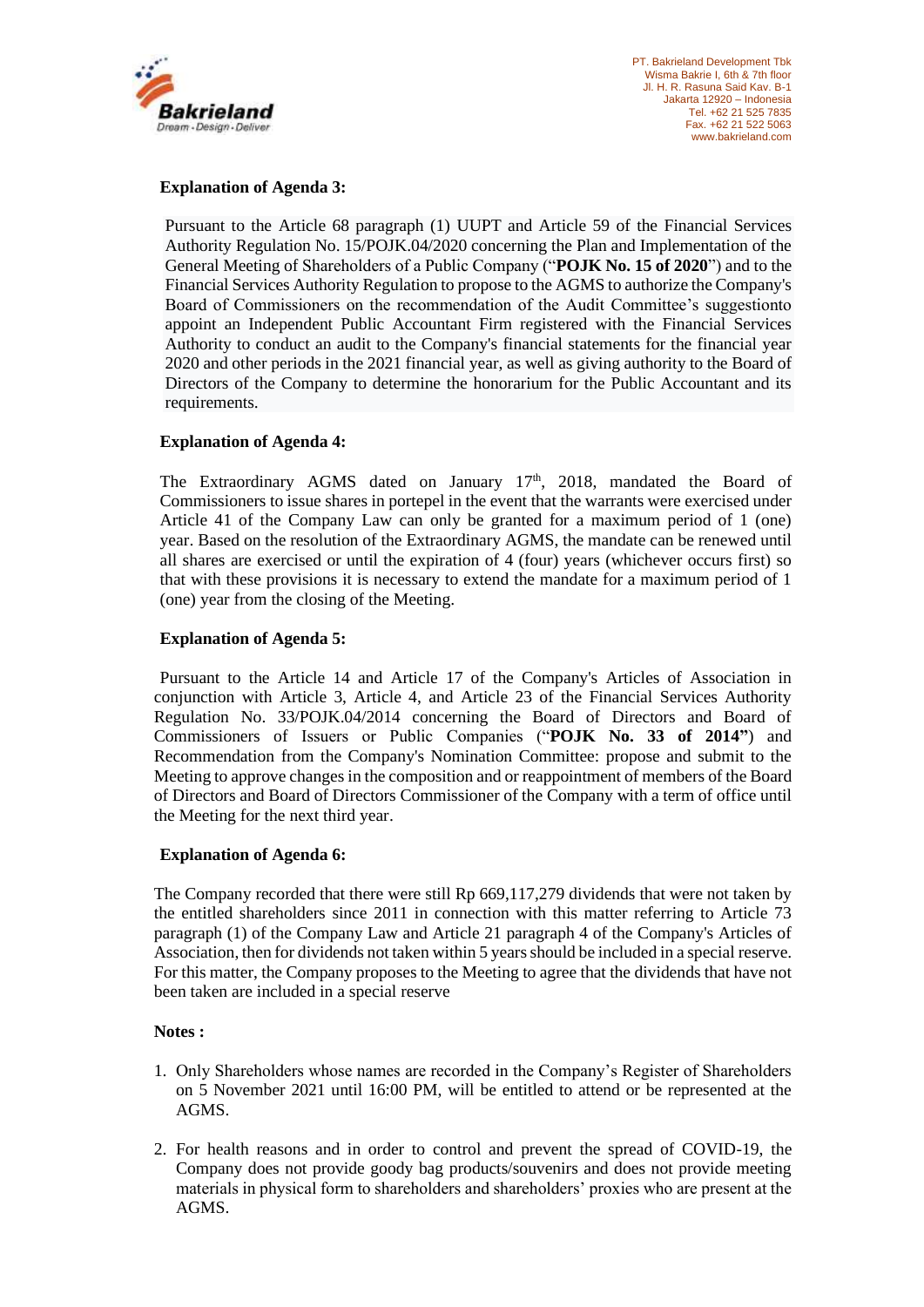

- 3. In connection with the issuance of the Decree of the Board of Directors of KSEI No. KSEI-4012/DIR/0521 dated May 31, 2021 regarding the Implementation of the e-Proxy Module and e-Voting Module on the eASY.KSEI Application along with the Impressions of the General Meeting of Shareholders, currently KSEI has provided an e-GMS platform for the implementation of the GMS electronically. Therefore, Shareholders can attend the Meeting electronically through the Electronic General Meeting System (eASY.KSEI) application provided by KSEI. Shareholders who can attend in person electronically are local individual shareholders whose shares are kept in the collective custody of KSEI. To use the eASY.KSEI application, shareholders can access the **eASY.KSEI** menu located in the AKSes facility [\(https://access.ksei.co.id/\)](https://access.ksei.co.id/).
- 4. Shareholders that are unable to attend the AGMS may be represented by their Proxies by virtue of valid power of attorney which can be obtained from the Company's Head Office, provided that the Board of Directors, the Board of Commissioners and/or employees of the Company may not act as Proxies of the Shareholders at the AGMS.
- 5. As a measure to prevent the spread of COVID-19 and to support the Government's efforts to break the chain of the spread of COVID-19, the Company established procedures for holding AGMS by still referring to the Government's policies, as follows:

## **5.1. Authorization Mechanism**

- 5.1.1. The Company appealed to the Shareholders of the Company who are entitled to attend the Meeting to give the Power of Attorney electronically to the representatives of the Company's Securities Administration Bureau ("Company Registrar"), namely PT Sinartama Gunita as the party appointed by the Company as Independent Proxy through eASY.KSEI at link [https://akses.ksei.co.id](https://akses.ksei.co.id/) provided by the Indonesian Central Securities Depository since the Invitation to the AGMS until no later than 1 (one) working day before the AGMS is held, namely Monday, 29 November 2021, up to 12.00 WIB;
- 5.1.2. In addition to the electronic Power of Attorney above, Shareholders who are entitled to attend the AGMS can also provide written power of attorney conventionally. The Power of Attorney Form can be obtained everyday and/or during working hours at the Company's Securities Administration Bureau, namely PT Sinartama Gunita, at Menara Tekno Lt. 7, Jl. H. Fachrudin No. 19, Kebon Sirih-Tanah Abang, Jakarta Pusat;
- 5.1.3. All Power of Attorney for the AGMS must be received by the Company's Securities Administration Bureau at the address listed in item 5.1.2 above at the latest by 16.00 Western Indonesian Time, at least 3 (three) working days before the Meeting date, namely Thursday, 25 November 2021;
- 5.1.4. Shareholders who give their Power of Attorney electronically through eASY. KSEI are expected to vote together with the granting of Power of Attorney at each agenda of the AGMS through eASY.KSEI, while Shareholders who give their Power of Attorney in writing are expected to include their votes for each Agenda of the Meeting on the written Power of Attorney.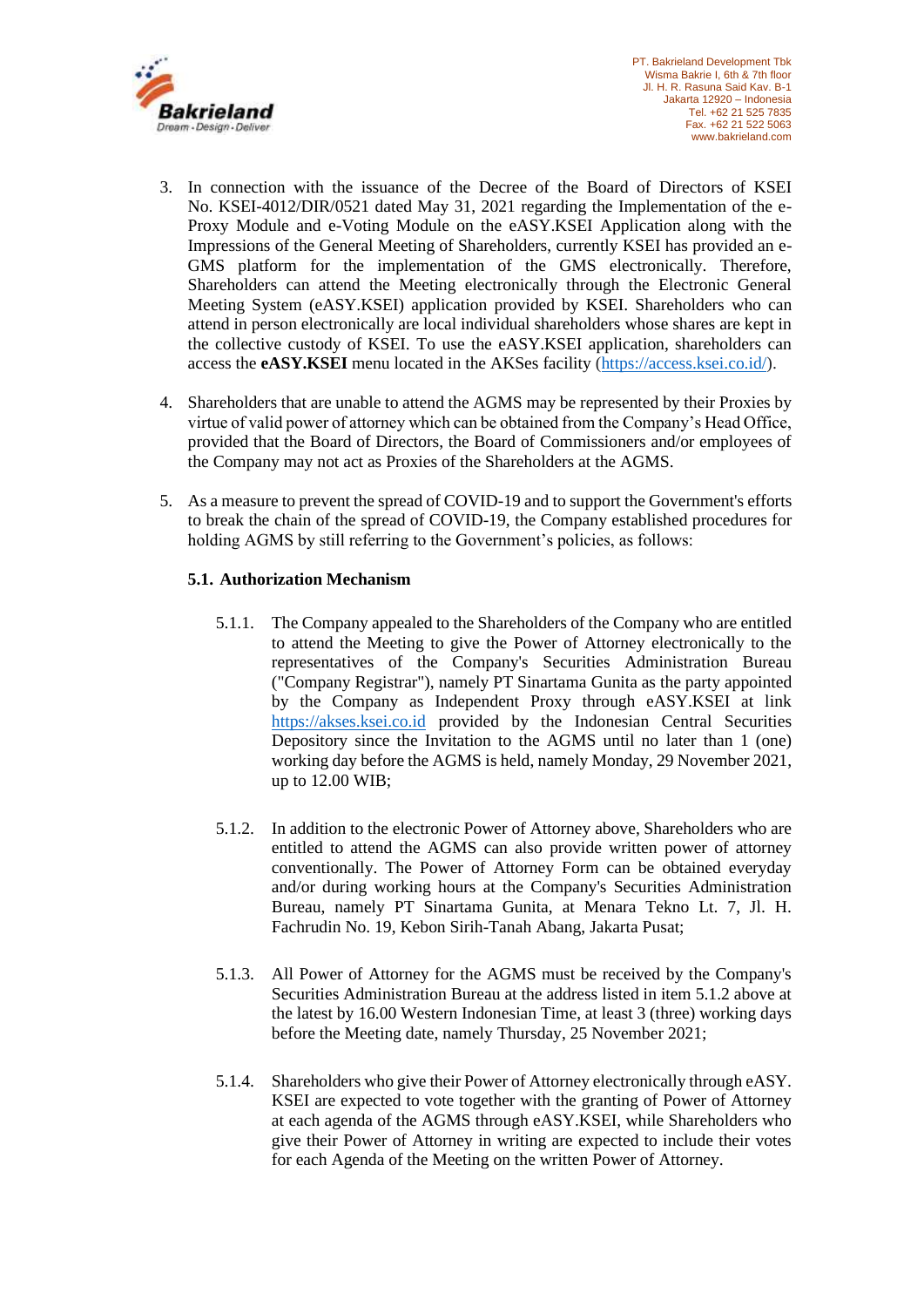

## **5.2. Mechanism of Physical Attendance at Meetings**

- 5.2.1. In connection with the policy of the Implementation of Restrictions on Community Activities ("**PPKM**") in the context of preventing and overcoming the COVID-19 Pandemic by the local government, the Company strongly urges the shareholders of the Company who will be present at the Meeting to grant power of attorney in accordance with the procedure for granting power of attorney in item 5.1.1 This summons;
- 5.2.2. Shareholders or their legal proxies are expected and advised to provide power of attorney through eASY.KSEI as referred to in point number 5.1.1 or fill in the Power of Attorney Form provided by the Registrar and the Company, so that their attendance and votes can be taken into account at the Meeting;
- 5.2.3. And if you are the recipient of the power of attorney from the Shareholders and the attorney has the right of substitution, you can also change the power of attorney by giving substitution of power of attorney to the Proxy prepared by the Company 1 day before the Meeting;
- 5.2.4. Shareholders or their proxies who are physically present at the AGMS, are required to submit a copy (photocopy) of the National Identity Card (KTP) or other proof of identity to the Company's registration officer before entering the meeting room. Shareholders in Collective Custody are required to bring KTUR letters which can be obtained through Exchange Members or Custodian Bank. For the Authorized Author and the Authorized Person, and for Shareholders in the form of a Legal Entity are kindly requested to bring a copy (photocopy) of the Articles of Association and its amendments, letters of ratification/approval from the competent authority, along with a deed that contains the latest management structure/Board of Directors and the Board of Commissioners who served at the Meeting, to the Company's registration officer before entering the Meeting venue.
- 5.2.5. Shareholders or their proxies who are present at the Meeting are kindly requested to be present in the meeting room 30 minutes before the AGMS starts and are obliged to:
	- **5.2.5.1.** Fulfill the health procedures stipulated in accordance with the Government Health Protocol which is implemented by the Building Manager or the Company at the venue of the AGMS
	- **5.2.5.2.** Maintain physical distancing, use masks, take body temperature measurements and fill out the Health Declaration form provided by the Company before entering the meeting room

### **5.3. Mechanism of Electronic Attendance in Meetings**

Shareholders can also attend the Meeting electronically through the Electronic General Meeting System (eASY.KSEI) application provided by KSEI. Shareholders who will attend the Meeting electronically or will provide power of attorney electronically through the eASY.KSEI application is required to observe the rules of the Meeting which can be uploaded on the Company's website.